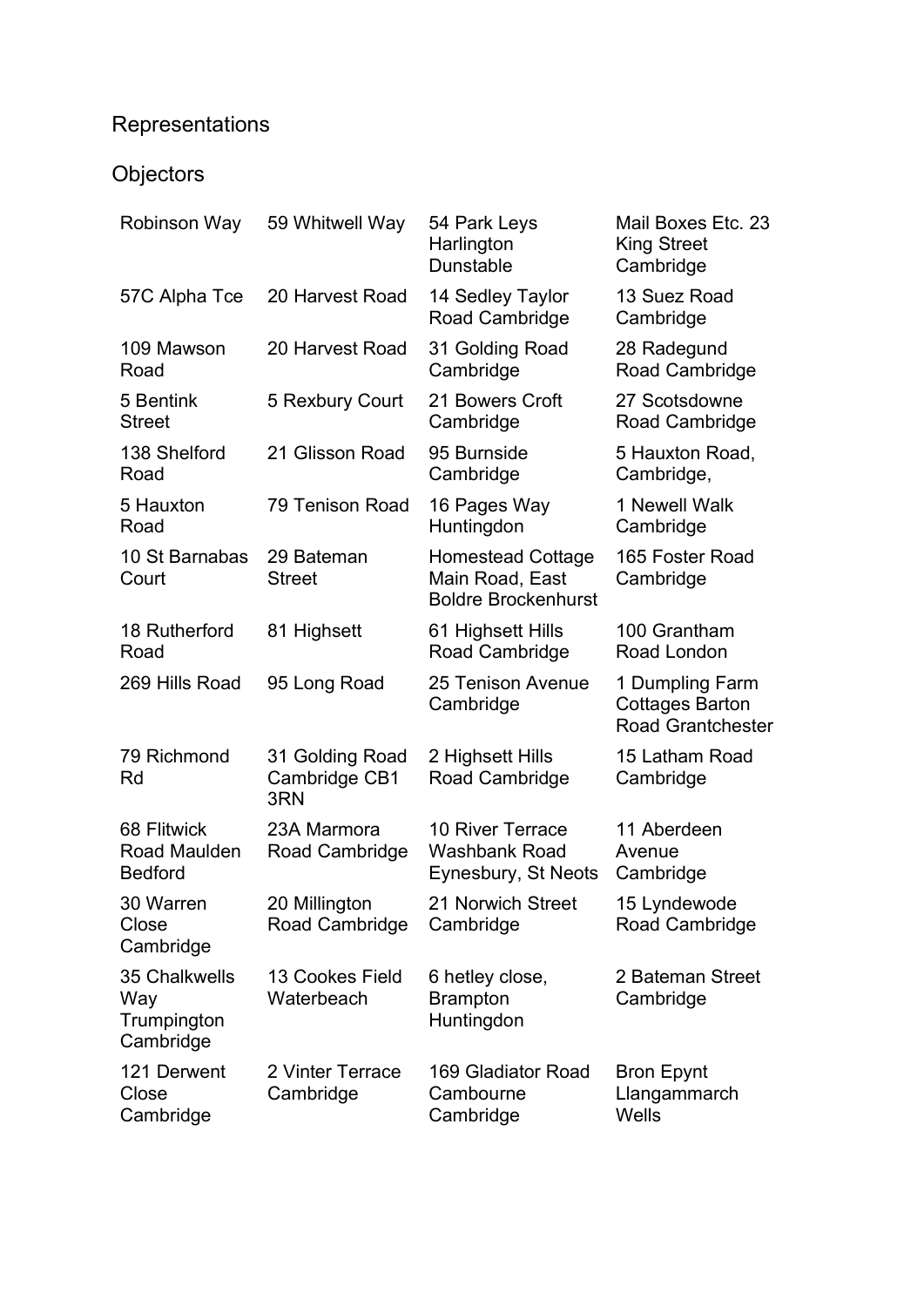| 5 Fitzwilliam<br>Road<br>Cambridge                | 5 Copel Close<br><b>Highfields</b><br>Caldecote<br>Cambridge | 80 Hobson Avenue<br>Trumpington<br>Cambridge             | 14 Newmarket<br>Road Cambridge                                    |
|---------------------------------------------------|--------------------------------------------------------------|----------------------------------------------------------|-------------------------------------------------------------------|
| 14 Lichfield<br>Road<br>Cambridge                 | 142 Sleaford<br><b>Street</b><br>Cambridge                   | <b>Hilltrees Newmarket</b>                               | 134 Hawkins Road<br>Cambridge                                     |
| 144 Warren<br>Close<br>Cambridge                  | 400C Milton<br>Road Cambridge                                | 20 Hopkins Close<br>Cambridge                            | North Wing,<br><b>Bottisham Hall</b><br>Cambridge                 |
| 80B York<br><b>Street</b><br>Cambridge            | <b>76 Providence</b><br>Way Waterbeach                       | 16 Willis Road<br>Cambridge                              | 15 Shelly Garden<br>Cambridge                                     |
| 24 Parsonage<br><b>Street</b><br>Cambridge        | 16 Pages Way<br><b>Brampton</b>                              | 12 Lilac Court<br>Cambridge                              | 50 Tiverton Way<br>Cambridge                                      |
| 7 High Street<br>Earith<br>Huntington             | 27 Silverwood<br><b>Close Cambridge</b>                      | 54 Winstanley Court<br><b>Cromwell Road</b><br>Cambridge | <b>3 Henslow Mews</b><br>Cambridge                                |
| 7 Aylesford<br><b>Way Stapleford</b><br>Cambridge | 119 York Street<br>Cambridge                                 | 107 Hemingford<br>Road Cambridge                         | <b>78 Sturton Street</b><br>Cambridge                             |
| 3 Fitzwilliam<br>Road<br>Cambridge                | 65 Hartington<br>Grove<br>Cambridge                          | 76 High St<br><b>Wilburton Ely</b>                       | 7 Boxworth End<br>Swavesey<br>Cambridge                           |
| 3 Clarendon<br>Road<br>Cambridge                  | 22 Brooklands<br>Avenue<br>Cambridge                         | 79 High Street<br><b>Foxton Cambridge</b>                | 165 High Street<br>Chesterton<br>Cambridge                        |
| 3 Shaftesbury<br>Road<br>Cambridge                | 3 Claremont<br>Cambridge<br>Cambridgeshire                   | 59 Longworth<br>Avenue Cambridge                         | 6 Hetley close<br><b>Brampton</b><br>Huntingdon                   |
| 36 Glisson<br>Road<br>Cambridge                   | 9 Marque House<br>143 Hills Road<br>Cambridge                | 79 High Street<br><b>Foxton Cambridge</b>                | 2 Piper Road<br>Trumpington<br>Cambridge                          |
| 3 St Johns<br>Close<br>Waterbeach                 | 3 St Johns Close<br>Waterbeach                               | 7 Evans Way<br>Sawston Cambridge                         | <b>Chethams School</b><br>of Music Long<br>Millgate<br>Manchester |
| 10 Coopers<br>Close<br>stetchworth<br>Newmarket   | 1 College Farm<br><b>Court Barton</b><br>Cambridge           | 11 Haviland Way<br>Cambridge                             | 3 Blenheim Way<br><b>Hardwick</b><br>Cambridge                    |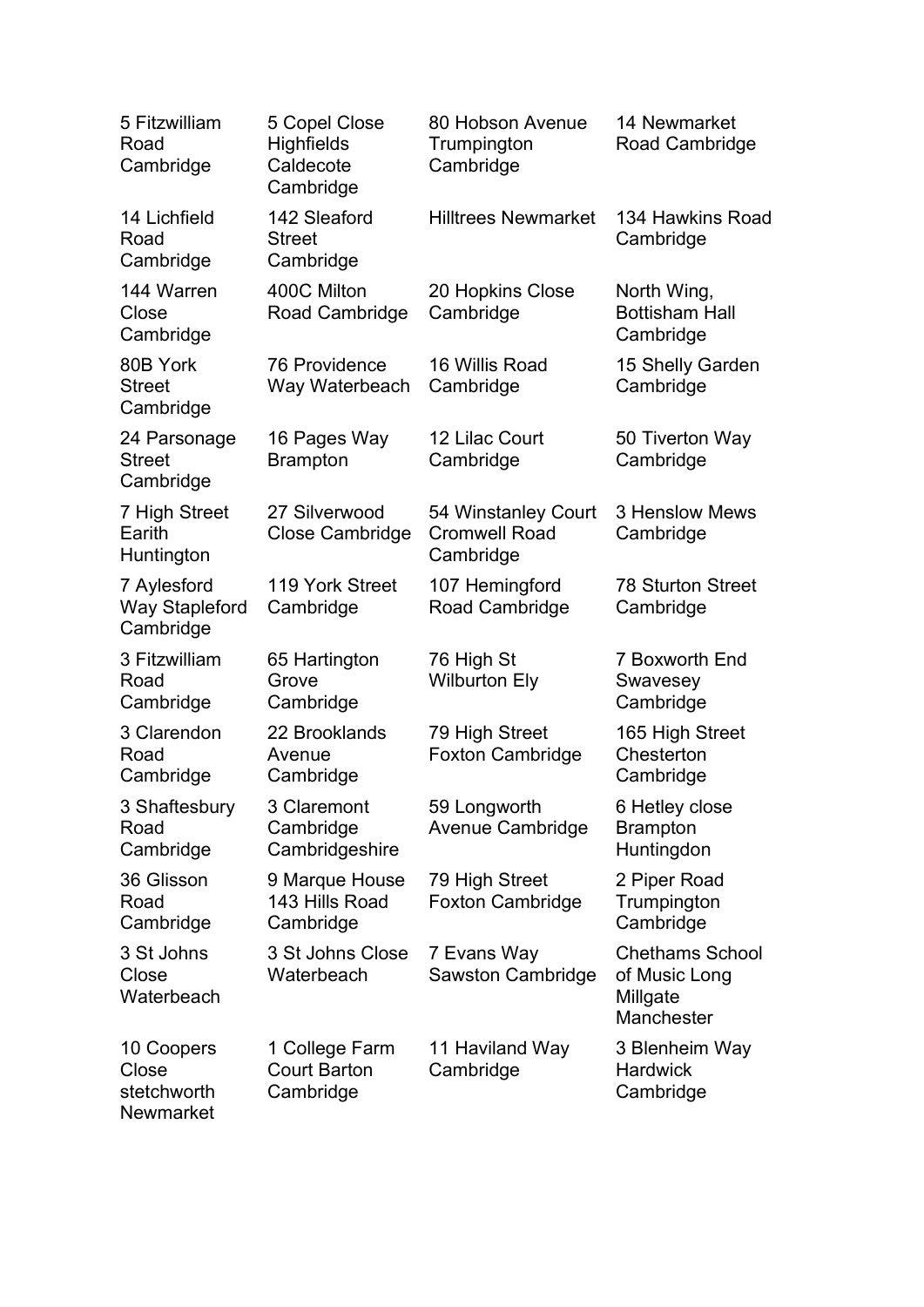| 5 Marlborough<br><b>Court Pinehurst</b><br>Cambridge | 3 Coronation<br><b>Street</b><br>Cambridge                                                                         | 39 Blinco Grove<br>Cambridge                                       | 4 Whittle Avenue<br>Trumpington<br>Cambridge        |
|------------------------------------------------------|--------------------------------------------------------------------------------------------------------------------|--------------------------------------------------------------------|-----------------------------------------------------|
| 22 Norwich<br><b>Street</b><br>Cambridge             | <b>7 Meadow Court</b><br><b>Ditton Fields</b><br>Cambridge                                                         | 2A High Street<br><b>Harston Cambridge</b>                         | 9 Mill Court West<br>Drayton                        |
| 10 Thirleby<br>Close<br>Cambridge                    | Flat 3 1 Lower<br><b>Rock Gardens</b><br><b>Brighton</b>                                                           | <b>10 River Terrace</b><br>Washbank Road St.<br><b>Neots</b>       | 8 Lynfield Court<br>Cambridge                       |
| 9 Tenby Close<br>Cambridge                           | 124 High Street<br><b>Meldreth</b><br>Royston                                                                      | 15 New School<br><b>Road Histon</b><br>Cambridge                   | 212 Histon Road<br>Cambridge                        |
| 365<br>Glenalmond<br>Avenue<br>Cambridge             | 22 Evergreens<br>Cambridge                                                                                         | 5 Kinnaird Way<br>Cambridge                                        | <b>76 Providence</b><br>Way Waterbeach<br>Cambridge |
| 24 Duxford<br>Road<br>Whittlesford<br>Cambridge      | 79 Tenison Road<br>Cambridge                                                                                       | <b>7 Albert Street</b><br>Cambridge                                | 118 High Street<br>Edlesborough                     |
| 45 Bar Lane<br>Stapleford<br>Cambridge               | Flat 19 The Clay<br><b>Farm Centre</b><br><b>Hobson Square</b><br><b>Hobson Avenue</b><br>Trumpington<br>Cambridge | 66A Blinco Grove<br>Cambridge                                      | 3 Lambourn Close<br>Cambridge                       |
| 4 Malvern<br>Road<br>Cambridge                       | 85 Cavendish<br>Road Cambridge                                                                                     | 12 High Street<br>Pampisford<br>Cambridge                          | 46 Discovery Way<br>Cambridge                       |
| 12 Bateman<br><b>Street</b><br>Cambridge             | 5 Victoria Road<br>Cambridge                                                                                       | 46A Home Close<br><b>Histon Cambridge</b>                          | 164 York Street<br>Cambridge                        |
| 21 Norwich<br><b>Street</b><br>Cambridge             | 84 Church Road<br><b>Quarndon Derby</b>                                                                            | 21 Beachampstead<br><b>Road Great</b><br><b>Staughton St Neots</b> | 18 Pasture Grove<br>Cambridge                       |
| 27 Robert<br>Jennings Close<br>Cambridge             | 25 Alpha Terrace<br>Cambridge                                                                                      | 33 Malta Road<br>Cambridge                                         | 47 Great Eastern<br><b>Street Cambridge</b>         |
| 47 Kings Grove<br><b>Barton</b><br>Cambridge         | 318 duffield road<br>Derby                                                                                         | 11 Missleton Court<br>Cambridge                                    | <b>3 Catharine Street</b><br>Cambridge              |
| 10A Alstead<br><b>Road Histon</b><br>Cambridge       | 1 Orwell Terrace<br><b>Barrington</b><br>Cambridge                                                                 | 22 Chapman Court<br><b>Sackville Close</b><br>Cambridge            | <b>38 Station Road</b><br>Haddenahm Ely             |